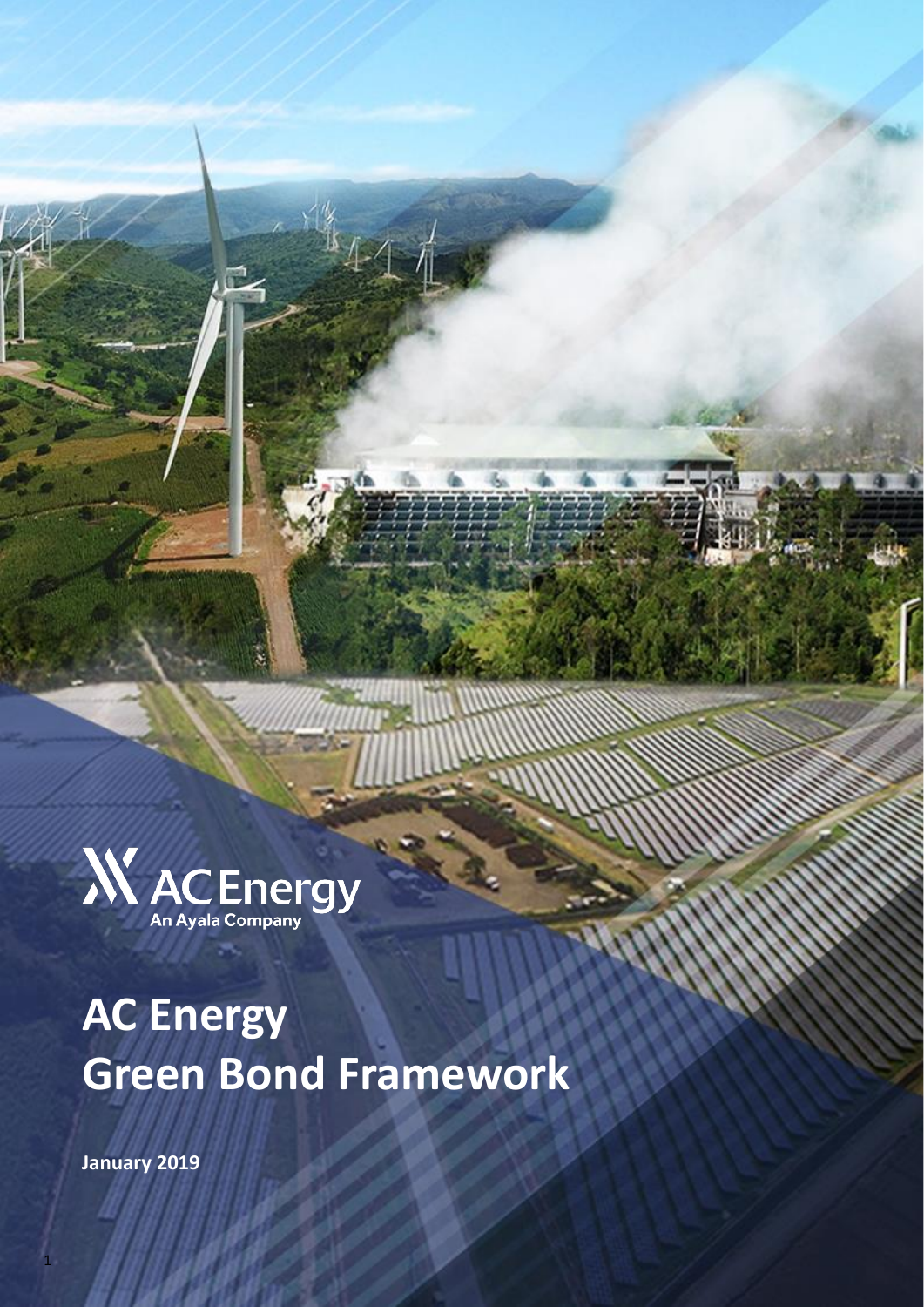

#### **Introduction**

- AC Energy recognizes the importance of creating value not only for our businesses, but also for our stakeholders, the environment, and the communities in which we operate. We strive to integrate sustainability in the core of our corporate strategies to balance our growth aspirations with our environmental and social responsibility.
- AC Energy supports the 10 Principles of the UN Global Compact and our Parent, Ayala Corporation, is a founding member of the UN Global Compact Network Philippines. The Ayala Group is committed to furthering the UN's Sustainable Development Goals across its various business units.
- At AC Energy, we have chosen to focus on 6 SDGs where we believe we can have a substantial and lasting impact across the markets we operate in.



- AC Energy has developed a Green Bond Framework ("Framework") under which we intend to issue Green Bonds to fund selected Green Projects within the Group.
- The Framework is intended to govern Green Bond issuances across all AC Energy Group entities, including (but not limited to): AC Energy, AC Energy Finance International (Cayman), and any other entity that may issue Green Bonds from time to time
- The Framework follows the four core components under the ICMA Green Bond Principles ("**GBP**"):



- 
- 1. Use of Proceeds 2. Process for Project Evaluation and Selection



3. Management of Proceeds 4. Reporting



**Initiatives** *400MW solar projects in*  **tonnes of CO2e AC Energy's renewable energy assets generated 410.3 GWh of power and avoided 196,224 emissions in 2017**



*Vietnam* 



*Reforestation project in Pagudpud through partnership with North Luzon Renewables* 



*Ongoing efforts to develop conservation areas in Pagudpud*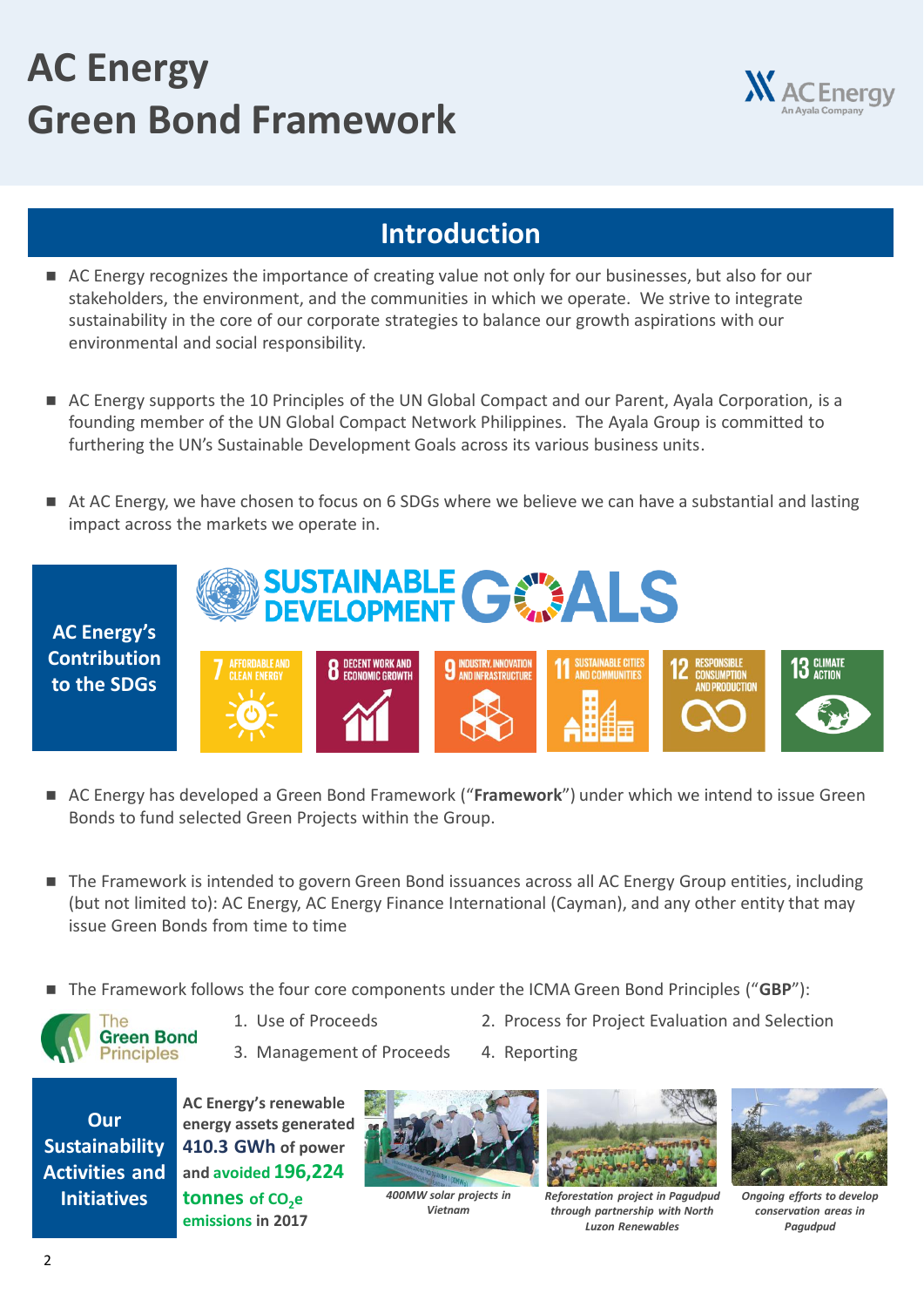

### **1 Use of Proceeds**

 AC Energy's Framework is guided by the Ayala Group's broader strategic focus on Sustainability. Specifically, the Framework is designed to help meaningfully contribute to the below SDG's:

*SDG 7 – Affordable and Clean Energy*

*SDG 13 – Climate Action*



#### **Eligible Green Project Categories Renewable Energy Projects** An amount equal to the aggregate net proceeds from the issuance of every AC Energy Green Bond will be used to finance or refinance, in whole or in part, new or existing "Eligible Green Projects"; that is, qualifying assets and projects which meet the criteria outlined below: Development, construction and production of the components, acquisitions and operation of: o Solar Energy Projects o Wind Energy Projects (onshore and offshore)

- o Geothermal Energy Projects (direct emissions < 100gCO2/kWh)
- Eligible Green Projects may be found throughout the AC Energy Group and AC Energy reserves the right to choose the most efficient way of transferring cash between Group entities to fund Eligible Green Projects
- **Eligible Green Projects may include AC Energy Group investments made during the 2 years** prior to the issuance date of the notes and during the life of the notes.

### **2 Process for Project Evaluation and Selection**

- The Eligible Green Projects are identified and selected according to the criteria outlined above and via a process that involves participants from various functional areas including AC Energy's Business Development, Finance and Sustainability teams. Prior to investing in a project in a given region, AC Energy ensures local regulations regarding environmental and social constraints are adhered to.
- A short list of projects are reviewed for approval by our senior management on an at least an annual basis, until all proceeds are accounted for and thereafter in the event of material developments. Our Board of Directors and Senior Management are responsible for the approval of assets and projects in accordance with the Framework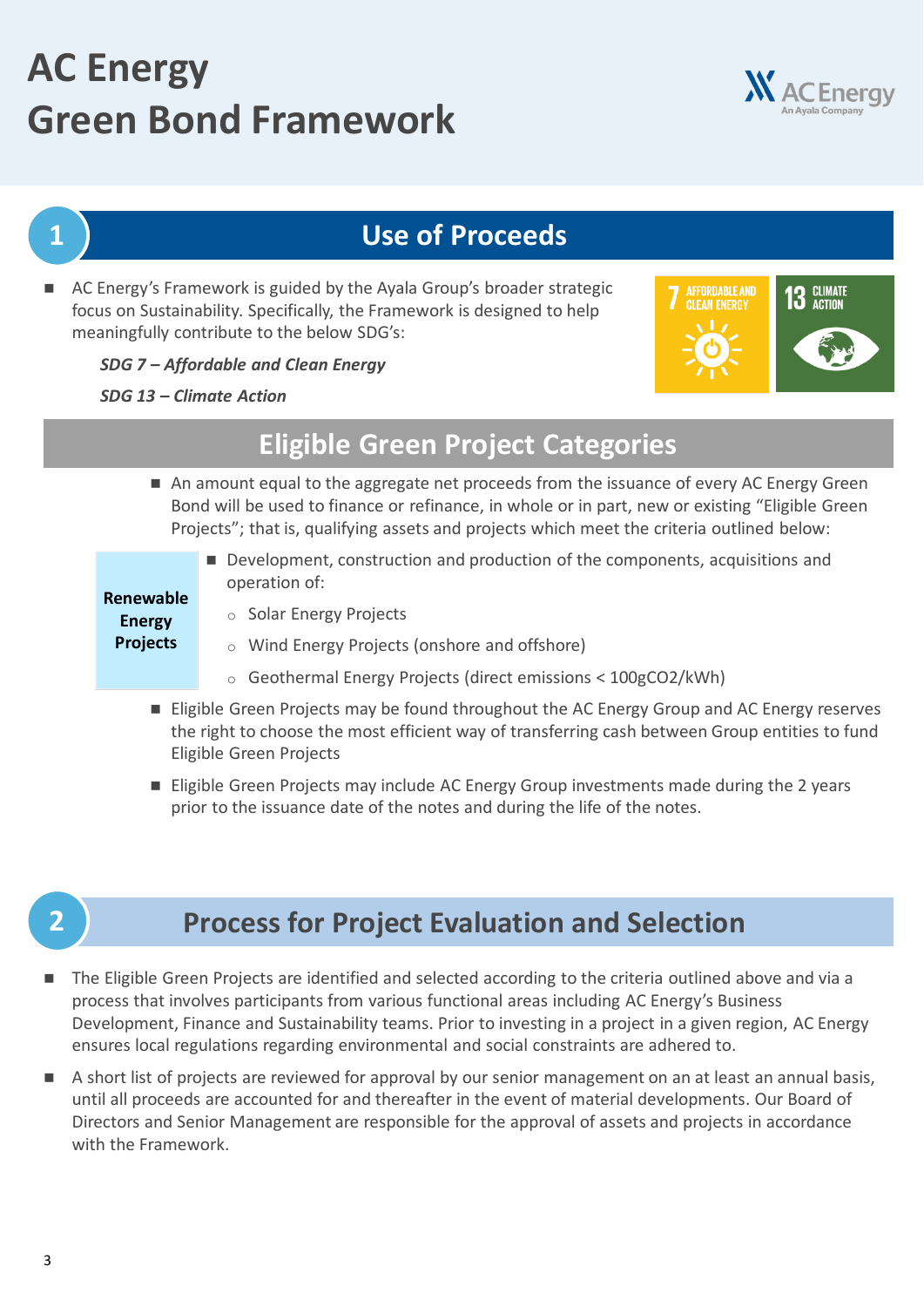



#### **Management of Proceeds**

- An amount equal to the proceeds will be allocated to finance designated eligible green assets/projects across the AC Energy Group, selected in accordance with the Eligibility Criteria, and using the evaluation and selection process mentioned above.
- Payment of principal and interest on the Green Bonds will be made from AC Energy's general funds and will not be directly linked to the performance of any one specific Eligible Green Project.
- We intend to spend an amount equal to the majority of the net proceeds from the sales of the notes within two years of the date of issuance.

| <b>Tracking of</b><br><b>Proceeds</b>           | We will monitor the allocation of an amount equal to the proceeds via internal<br>information systems. A register will be created to facilitate the monitoring and reporting<br>of the issued Green Bonds and the deployment of an amount equal to the net proceeds.<br>The register will include, among others:<br>п<br>Green Bond details: including ISIN, issue date, maturity date, principal amount and<br>i.<br>coupon;<br>Eligible Green Project list:<br>ii.<br>iii. Renewable/Green Asset Category;<br>iv. The regions in which the projects are located;<br>v. The amount of net proceeds allocated to the projects;<br>vi. The date of allocation and foreign exchange rates;<br>vii. Environmental certification of the project (if applicable) |
|-------------------------------------------------|-------------------------------------------------------------------------------------------------------------------------------------------------------------------------------------------------------------------------------------------------------------------------------------------------------------------------------------------------------------------------------------------------------------------------------------------------------------------------------------------------------------------------------------------------------------------------------------------------------------------------------------------------------------------------------------------------------------------------------------------------------------|
| Use of<br><b>Unallocated</b><br><b>Proceeds</b> | Pending any allocation or reallocation, an amount equal to the net proceeds from the<br>п<br>notes may be invested in cash or cash equivalents, or used to repay existing borrowings<br>under general credit facilities of the AC Energy Group.<br>These funds will managed according to AC Energy's own internal liquidity management<br>п<br>policies and may be transferred to other entities within the AC Energy Group.                                                                                                                                                                                                                                                                                                                                |
| <b>Substitution</b><br>of Assets                | We will allocate an amount equal to the net proceeds to assets or projects that comply<br>п<br>with the Eligibility Criteria as soon as reasonably practicable, reallocating to replacement<br>assets or projects in the event that a previously allocated asset or project is sold or no<br>longer eligible.                                                                                                                                                                                                                                                                                                                                                                                                                                               |